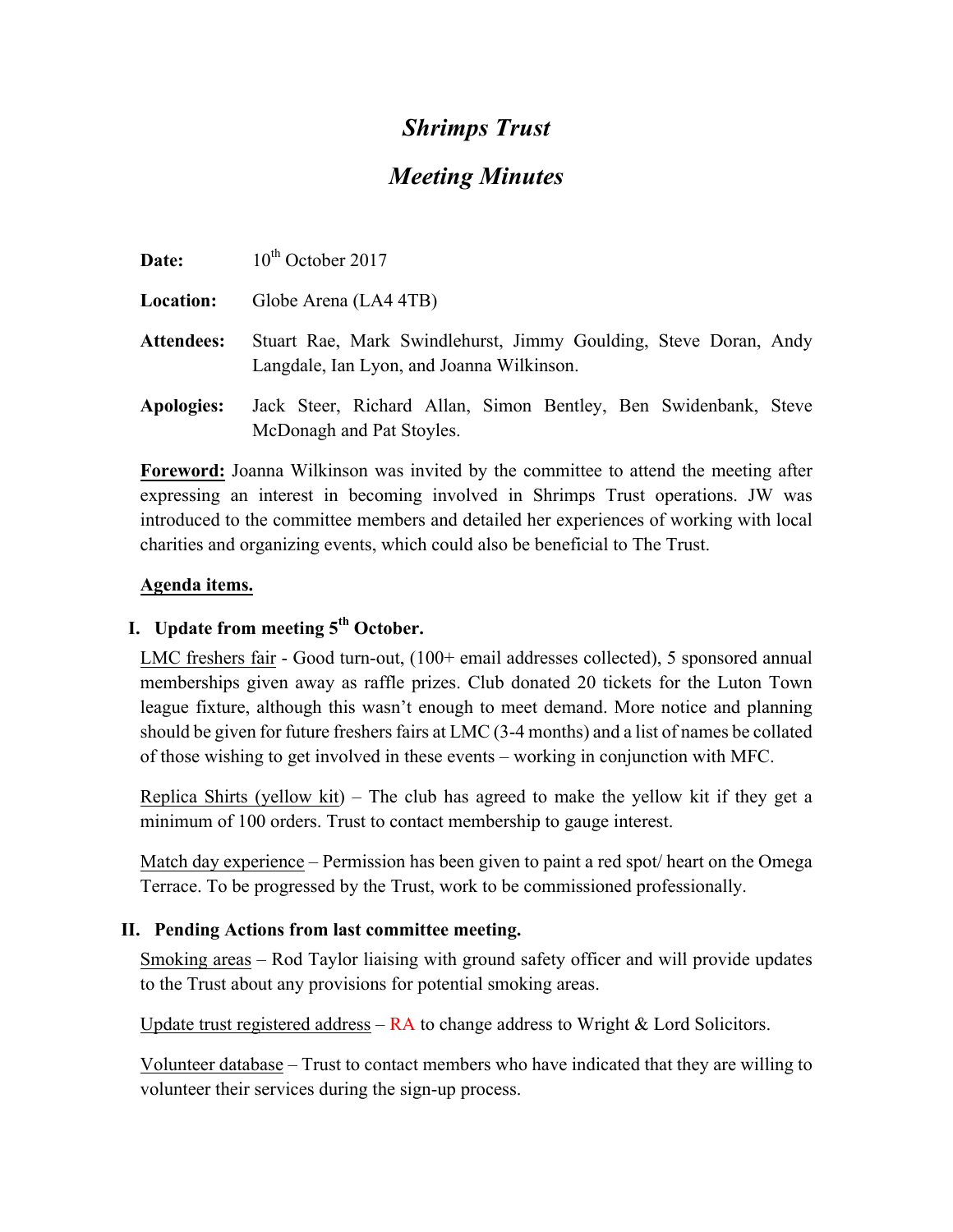Legends Wall - Questions were raised in regards to the kind of people who will feature on the Legends Wall, how the names will be short listed and how they will be chosen for the wall. Suggestion boxes? Put out to a vote? MS still looking to arrange a meeting with those people interested in leading the project.

PMG Leisure Update – PMG are currently working with the club. No concerns at the moment.

## **III. Trust Finance.**

Purchase of shares in MFC – Trustees voted unanimously to purchase £100 of shares in Morecambe Football Club to enable the Trust to attend and vote at future AGM. It is unclear who is the legal owner of the shares registered in the name of Morecambe Supporters.

Fans Club donation to Shrimps Trust – Pending cheques for membership sign-up materials have now been cashed from the FCOM bank account. Cheque to transfer remaining balance from FCOM to the Shrimps Trust account. Cheque signed by **SR** and **IL** to be handed to **JS** to be banked.

## **IV. Memberships.**

Current numbers – Now standing at 310 memberships. Of the 5 members, which were sponsored prizes at the LMC freshers fair, only 1 membership pack has been collected. Contact has been made but with no response. The suggestion was made to reuse as part of other promotional activities if unclaimed.

Non-renewals – 150 memberships have not been renewed from FCOM. Non-renewals have been targeted on an email campaign. Not much feedback so far from people choosing not to renew. Would like to try a different approach to collating feedback such as face to face enquires.

## **V. Trust Board Training.**

Available dates – Dates suggested for training days to pass on to Nicola Hudson:

Tuesday 24<sup>th</sup> October

Tuesday 28<sup>th</sup> November

Tuesday 19<sup>th</sup> December